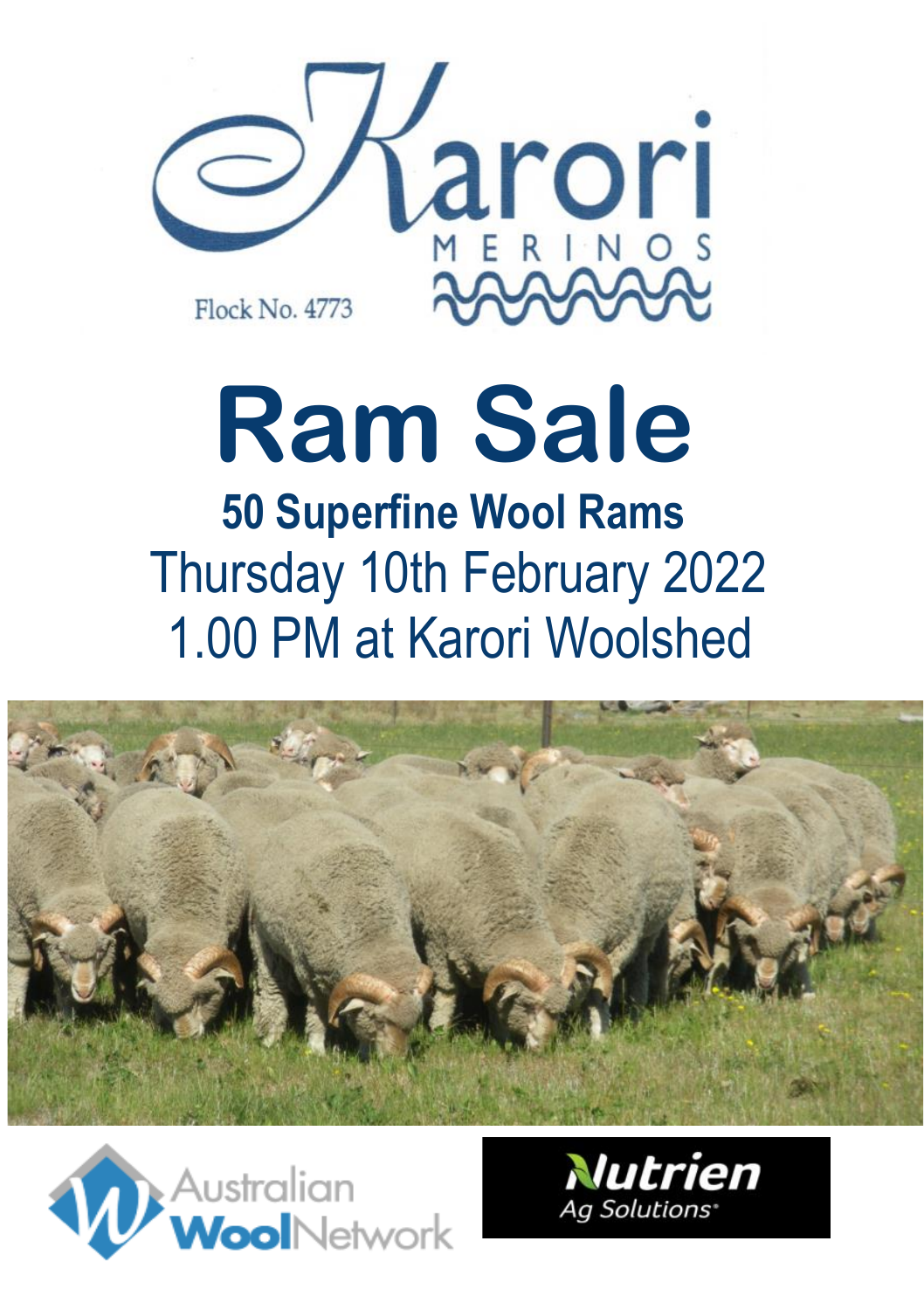# **Australian** WoolNetwork

# **Your brightest** choice in wool marketing.

Finding a wool marketing specialist who can help you choose the best rams to improve your wool clip performance... the choice has never been brighter!

Talk to an AWN Wool Specialist today!

- network of strategic alliances
- $\bullet$  growers exporters top makers
- spinners weavers retailers
- ◆ direct to mill
- $\bullet$  forward marketing
- specialty programs
- ▲ auction

## **NSW Northern**

#### **NSW Central & Western**

Brett Cooper ...................................0407 136 129

www.woolnetwork.com.au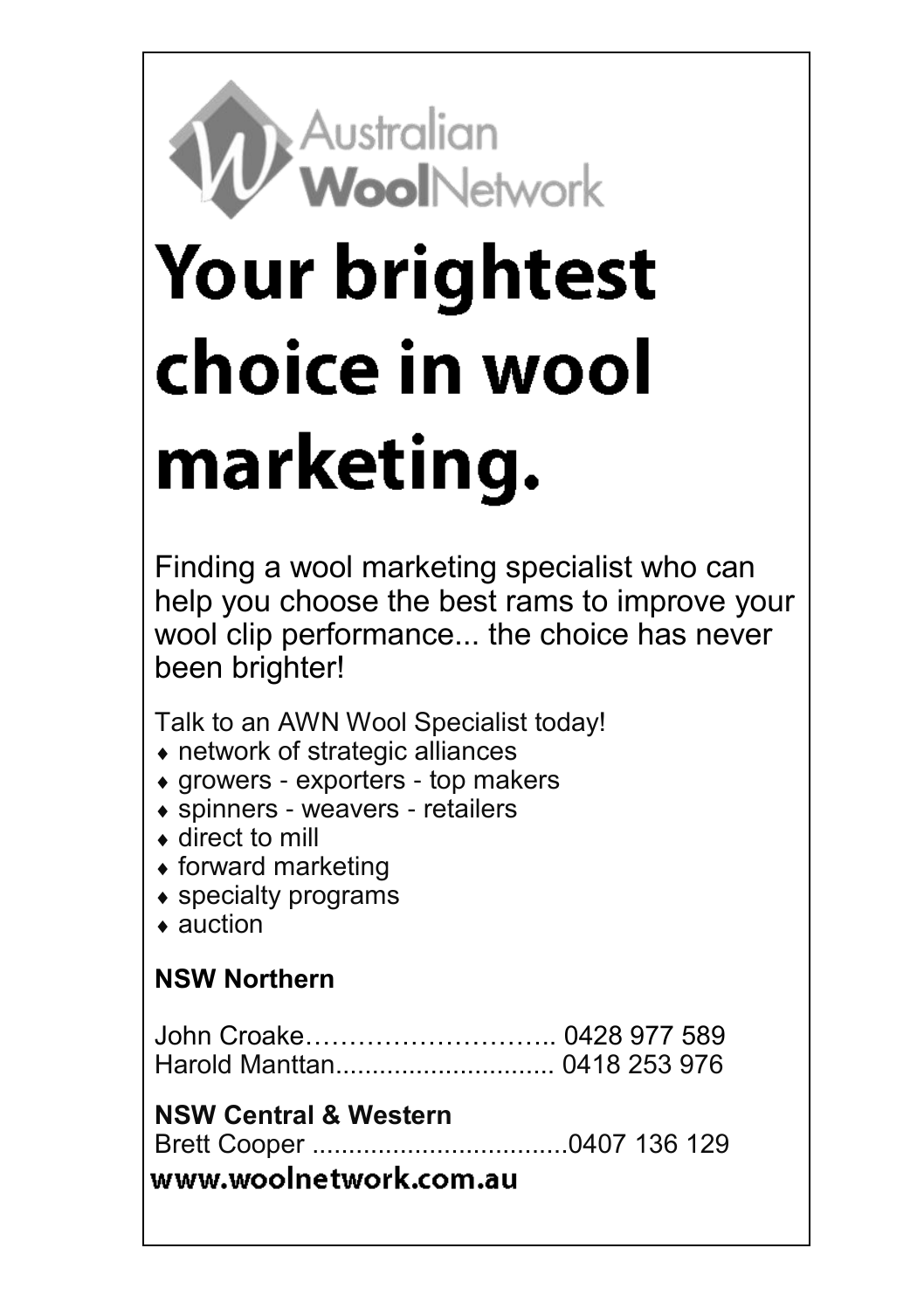# **Karori on-property Ram Sale**  *Thursday 11th February at 12.00 Midday*

 *Inspection from 9.00am sale day* **Light luncheon & refreshments available** 

**Principals: Edward & Karen Blomfield , Rob & Katrina Blomfield**

**Email: ed.karen@karori.com.au katrina@karori.com.au Phone 0267 77 9189 Phone 0409 779189 Mobile 0409 608697** 

**Website: www.karori.com.au**

**Stud Classer: Katrina Blomfield**

**A 2% rebate to outside agents if intentions are notified 24 hours prior to the sale and who pay within 7 days.**

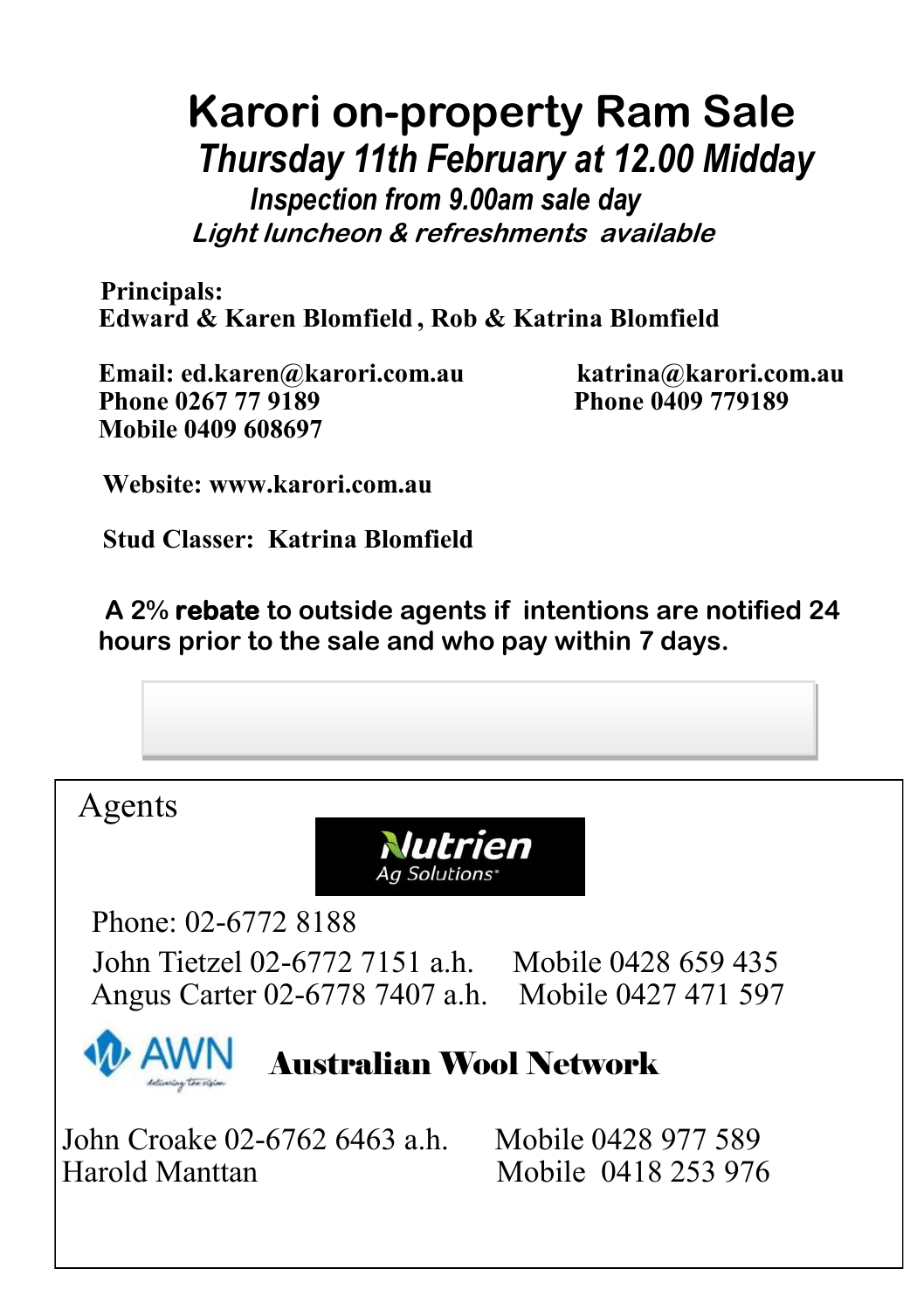# **FACTS ABOUT KARORI'S PERFORMANCE**

- In the 2012-2016 Superior Sires publication, the results of Sire Evaluations Australia–wide were published. Of the 228 sires featured in these results, Karori had 3 sires represented. These 3 Karori Sires had between 32%-41% MORE TOPS than the average and 24%- 31% LESS CULLS than the average.
- The Merino Bloodline Performance was released in 2015 by NSW DPI and AWI which represented wether trials from 2004 to 2014. On a \$/dse basis Karori ranked 16th from 71 entrants. This meant that we ranked in the top 25% for profitability and ranked as the 2nd highest profit \$/dse amongst the 6 New England bloodlines that were represented.
- In the latest Glen Innes wether trial (2019-2021) the 2020 results showed that Karori ranked 9th on a \$/DSE basis from 35 entrants.
- 15 sires were entered in the 2014 and 2015 New England Sire Evaluation. An assessments was completed for both years. Karori Sire 090094 had the highest return of \$78.59 per DSE compared to an average return of \$58.79
- Karori Sire K222 was entered in the 2018 New England Sire Evaluation and MLP Project. In the latest results, K222 has been ranked 2nd on the FP+ Index from 16 entrants and ranked No 35 out of 50 of the ALL TIME top 50 Sires. His progeny were the leading team for Staple Strength, showed the best wool character and least amount of fleece rot.
- KARORI EWES ARE IDEAL TO USE IN A CROSS-BREEDING PROGRAM AS PART OF A PRIME LAMB ENTERPRISE OR FOR BREEDING 1ST CROSS EWES.
- 8 Karori Sires joined in the stud in 2016 had Sheep Genetics ASBVs that were in the TOP 1% for IMF (Intramuscular Fat) and in the TOP 5% for Shear Force (ShearF5). Intramuscular Fat has a significant impact on flavour, juiciness and tenderness. Shear Force is correlated to tenderness.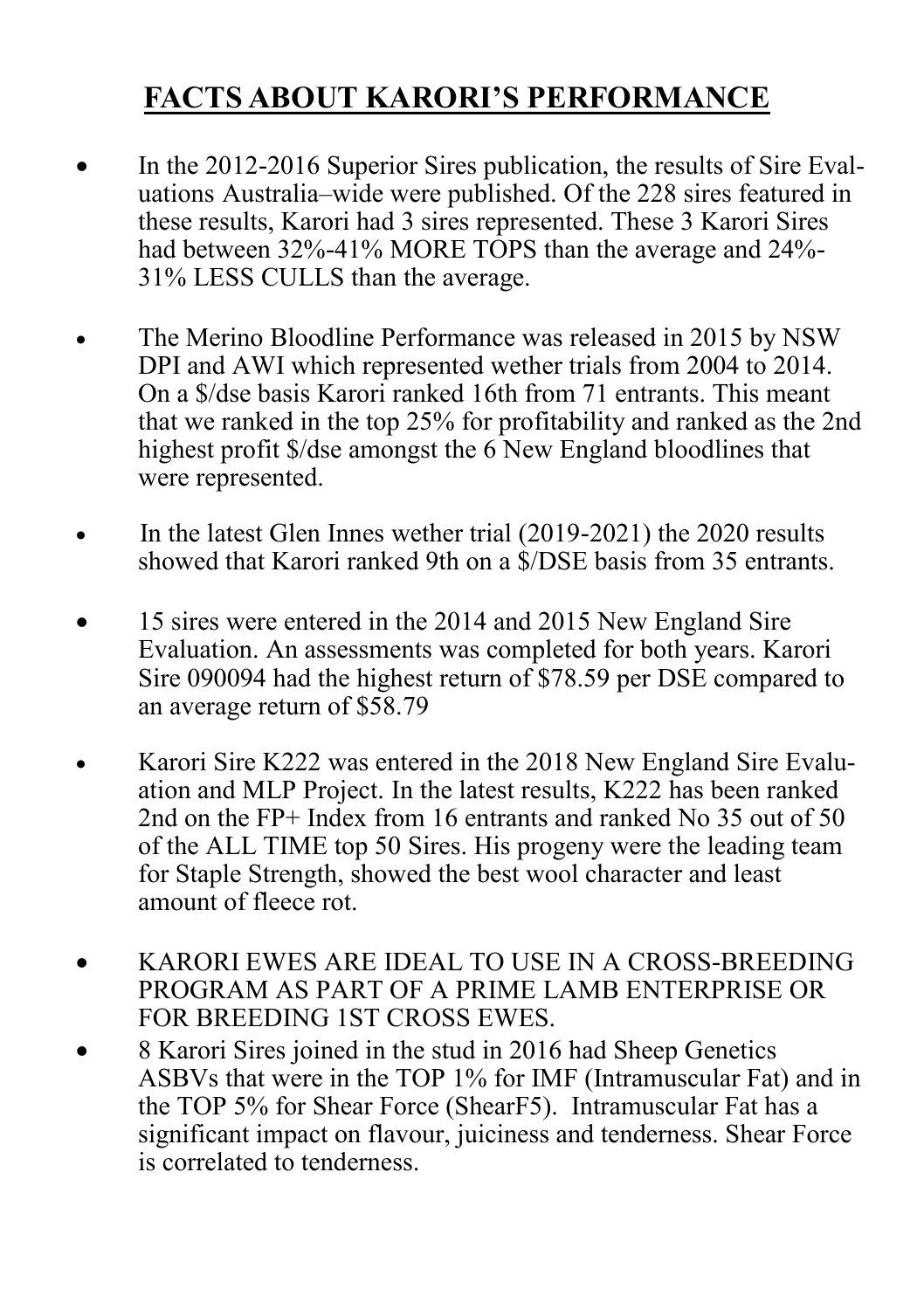**Sale Ram Test Averages**

Date of birth– Sept/Oct 2020 Shorn– 10th August 2021 2021 Hogget Test– 10 months wool Tested August 2021

#### **2020 DROP RAMS-HOGGET TEST**

| Hog FD | FD C |     | VIEI | J.L.  | Number |
|--------|------|-----|------|-------|--------|
| 14.3   | 17 1 | 2.4 | 81.5 | 99.95 | 165    |

#### **SALE TEAM– TEST RESULTS-HOGGET TEST**

| 10 months<br>FD | FD<br>ĽV | S.D. | VIEL | C.F.  | Number<br>Tested |
|-----------------|----------|------|------|-------|------------------|
| 14.3            | 18.4     | 2.6  | 80.5 | 99.91 | 45               |

# **Flock Profile**

- **Average adult flock fibre diameter 16.1µ in 2021**
- **5yr average adult flock cut of 4.2 GFW**
- **Average hogget fibre diameter 14.1µ 2021**
- **Karori Sires averaged 16.4µ with avg CV% of 15.7 in 2021**

# **HEALTH STATUS**

- Accredited Brucellosis free flock
- Owner declared and LLS tested footrot free
- MN3 monitored negative for OJD
- All sale rams are fully vaccinated with 6 in 1
- Ram's polls sprayed with Clik mid Dec 2021
- Vaccinated -Scabigard Nov 2020
- Drenched mid December 2021 with Q-Drench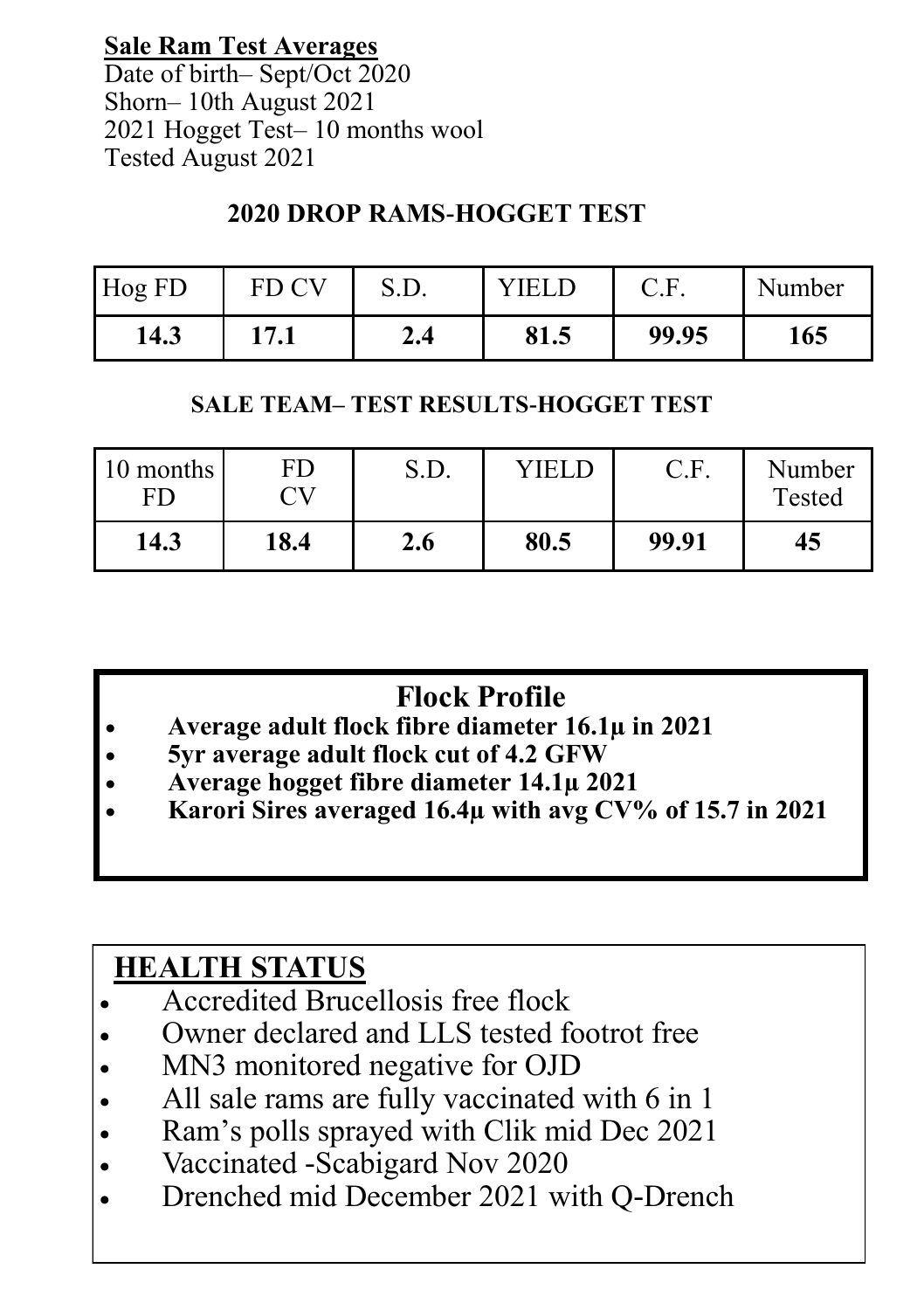## **Sire Reference**

| Karori Ram<br>K414<br>(Frame Ram)<br><b>HORN/POLL</b>  | Born 2014 Sire: Karori Sire K120038<br>F.D. (2 yrs) 16.5 (6yrs) 16.5<br>Very good ram with good structure breeds good all<br>round progeny. Top 20% for FD and top 20% for<br>Staple Strength. Top 5% for CV and top 20% for-<br>Worm Resistance. Top 5% for Fat Depth & top 20%<br>for Eye Muscle.<br>Top $20\%$ on FP+ Index |
|--------------------------------------------------------|--------------------------------------------------------------------------------------------------------------------------------------------------------------------------------------------------------------------------------------------------------------------------------------------------------------------------------|
| Karori Ram<br>K222<br>(Frame Ram)<br><b>HORN</b>       | Born 2015 Sire: Karori Sire K110386<br>F.D. (2yrs) 15.8 (5yrs) 15.3<br>Excellently structured ram throwing very<br>good body weights. Top 10% for FD and top 5% for<br>Staple Strength & FDCV. Top 5% for Worm Re-<br>sistance. Top 5% on FP+ Index. One of the all time<br>top 50 Sires of 2021 Merino Superior Sires.        |
| Karori Ram<br><b>K334</b><br>(Wool ram)<br>POLL        | Born 2015 Sire: Karori Sire K120038<br>F.D. $(2 \text{ yrs})$ 16.6 $(5 \text{ yrs})$ 16.7<br>A well structured Poll ram with beautiful white<br>crimpy wools. Top 20% for Staple Strength and top<br>10% for Worm Resistance. Top 5% for CV. Top<br>40% for Eye Muscle.<br>Top $35\%$ on FP+ Index                             |
| Karori Ram<br><b>K49</b><br>(Frame ram)<br>POLL        | Born 2016 Sire: Karori Sire K140414<br>F.D. $(2 \text{ yrs})$ 16.9 $(4 \text{ yrs})$ 16.8<br>A well structured Poll ram which is good for breed-<br>ing white bright wools.<br>Top 25% for FD. Top 20% for Staple Strength. Top<br>5% for CV, Worm Resistance, Eye Muscle & Fat<br>Top 40% on FP+ Index.                       |
| Karori Ram<br><b>K007</b><br>(Wool Ram)<br><b>HORN</b> | Born 2018 Sire: Karori Sire K222<br>$F.D. (2.5yrs)$ 17.9<br>Top 20% for FD and top 10% for Staple Strength.<br>Top 5 % for CV .Top 30% for Fat.<br>Average for FP+ Index.                                                                                                                                                      |

#### **DISCLAIMER**

Fleece microns and other information have been measured independently sometime prior to auction. Such information is provided as a guide only and Karori Merino Stud accepts no responsibility for the accuracy nor the repeatability of the information supplied in this catalogue.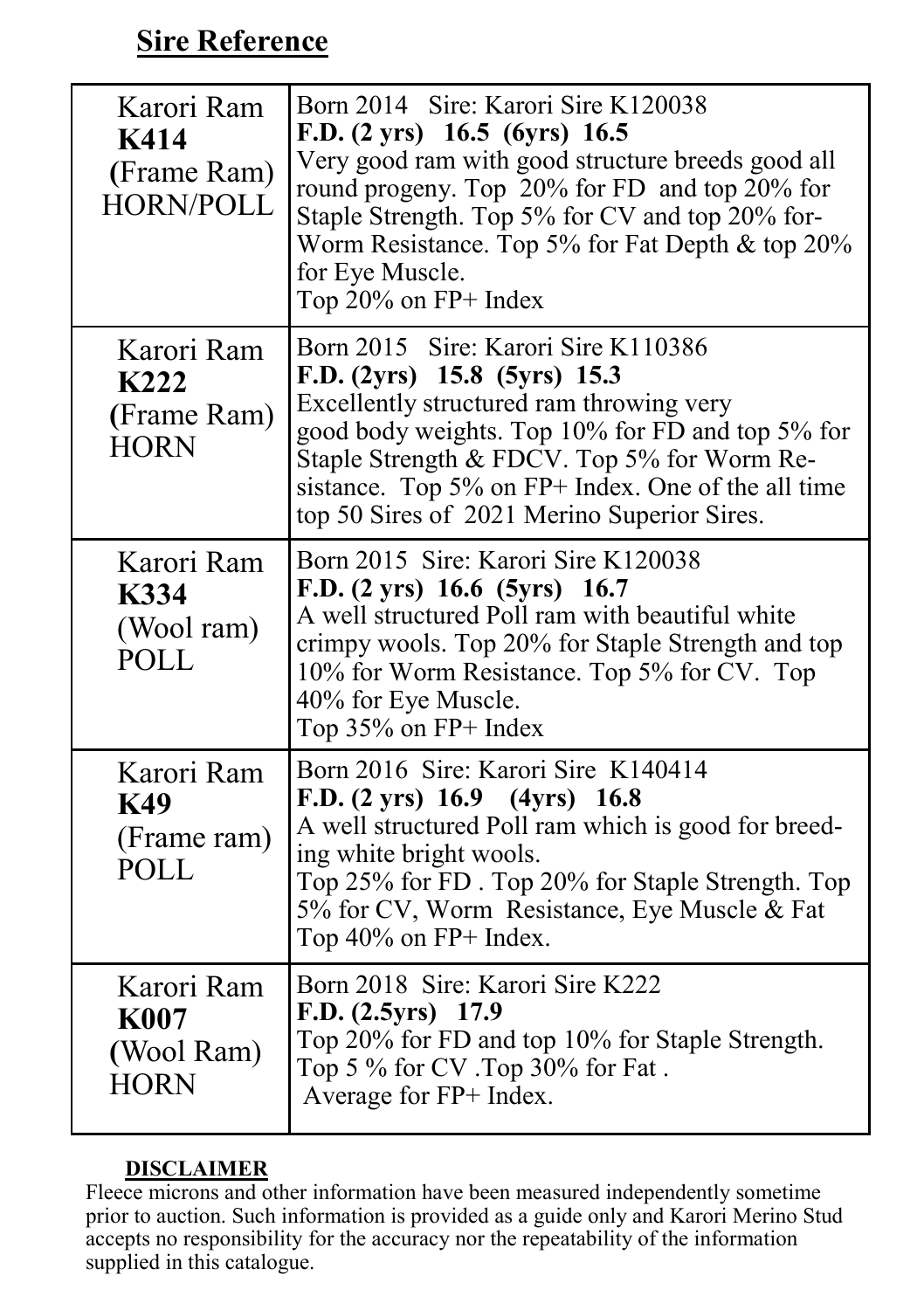## **Sire Reference**

| Karori Ram<br>K277<br>(Wool Ram)<br><b>HORN</b> | Born 2017 Sire: Karori Sire K130266<br>F.D. (2yrs) 15.9 (3yrs) 16.4<br>Breeding progeny with white, bright crimpy<br>wools. Top 10% for FD and top 30% for Staple<br>Strength. Top 20% CV and top 5% for Worm<br>Resistance.<br>Top $35\%$ on FP+ Index. |
|-------------------------------------------------|----------------------------------------------------------------------------------------------------------------------------------------------------------------------------------------------------------------------------------------------------------|
| Karori Ram<br>K164<br>(Wool Ram)<br><b>HORN</b> | Born 2018 Sire: Karori K266<br>F.D. (2yrs) 18.1<br>Breeds progeny with bolder, longer wools. Top<br>20% for FD, Staple Strength and Worm Re-<br>sistance. Top 5% for CV.<br>Top $10\%$ on FP+ Index                                                      |
| Karori Ram                                      | Born 2018 Sire: Karori Sire K266                                                                                                                                                                                                                         |
| K178                                            | F.D. (2yrs) 16.3                                                                                                                                                                                                                                         |
| (Wool Ram)                                      | Top 5% for FD. Top 40% for Worm Resistance.                                                                                                                                                                                                              |
| <b>SEMI-POLL</b>                                | Top $20\%$ on FP+ Index.                                                                                                                                                                                                                                 |
| Karori Ram                                      | Born 2018 Sire: Karori Sire K49                                                                                                                                                                                                                          |
| <b>K380</b>                                     | $F.D. (2yrs)$ 17.5                                                                                                                                                                                                                                       |
| (Wool Ram)                                      | Top 25% for FD. Top 5% for Worm Resistance                                                                                                                                                                                                               |
| <b>SEMI-POLL</b>                                | and CV. Top 10% for Eye Muscle and Fat                                                                                                                                                                                                                   |
| Calcookara Ram                                  | Born 2017 Sire: Leachim Poll 101508                                                                                                                                                                                                                      |
| 170400                                          | F.D. (2yrs) N/A                                                                                                                                                                                                                                          |
| (Frame Ram)                                     | Top 10% for Body Weight and FD.                                                                                                                                                                                                                          |
| POLL                                            | Top $45\%$ on FP+ Index.                                                                                                                                                                                                                                 |

As a supplier of seedstock our main aim is to breed a highly profitable merino cutting high fleece values for our clients. We have implemented a carefully managed breeding programme since the late 1980's using progeny testing and pedigree recording through single sire joining andAI to improve the following traits:

- Fleece weights
- Wool quality (even cover, well-defined crimps, high alignment)
- Wool fineness (microns & spinning fineness)
- Softness (low C.Vs)
- White lustrous wools (fleece rot resistance)
- Worm resistance (Low faecal egg counts)
- High fertility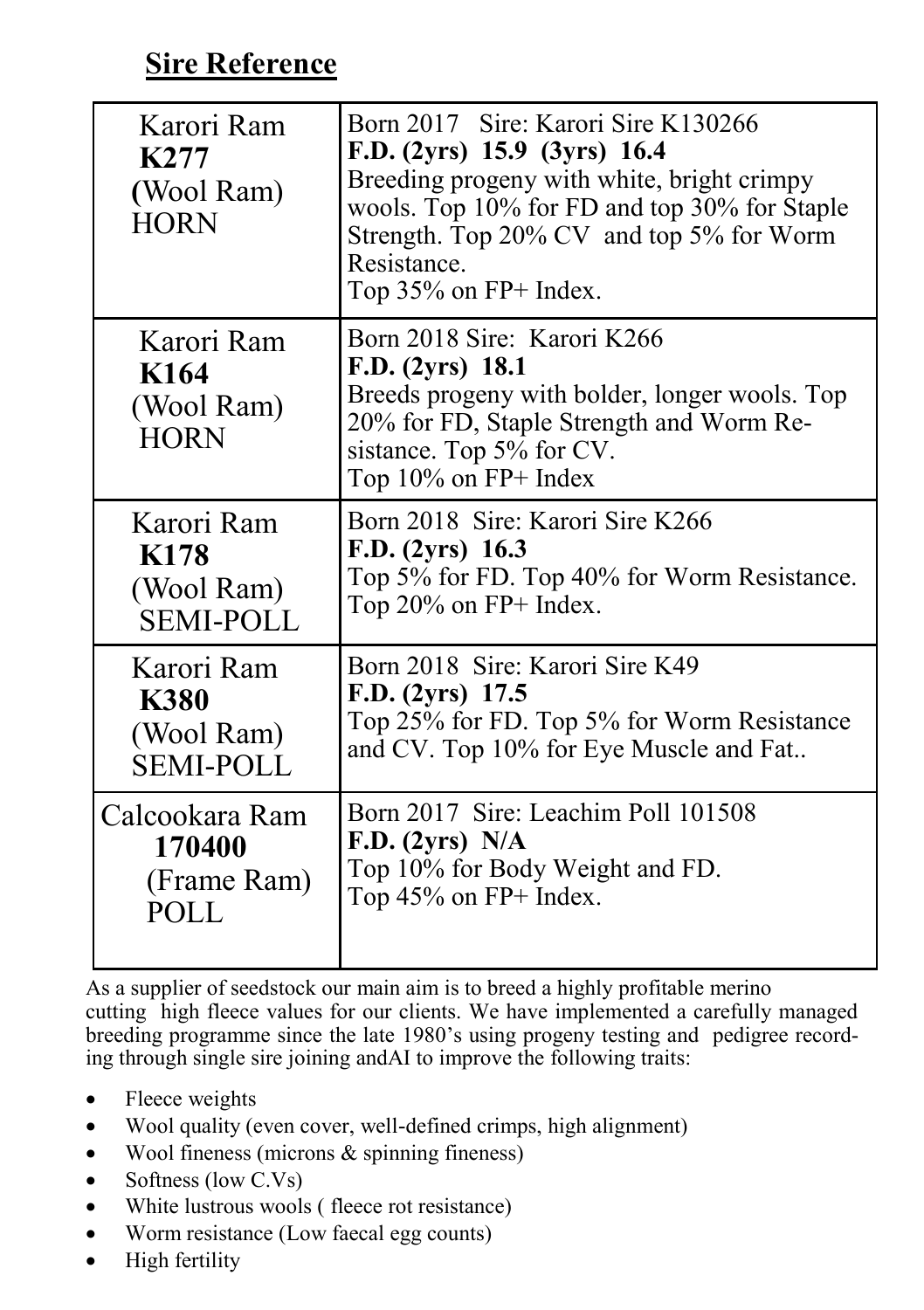| Lot                     | Tag No. | <b>Sire</b> | F.D. | S.D. | $C.V\%$      | <b>YCFW</b> | <b>YFD</b>  |
|-------------------------|---------|-------------|------|------|--------------|-------------|-------------|
| N <sub>0</sub>          |         |             |      |      |              | <b>ASBV</b> | <b>ASBV</b> |
| 1                       | 183     | K 222       | 14.4 | 2.0  | 13.6         | $-2.0$      | $-1.8$      |
| $\boldsymbol{2}$        | 182     | K 222       | 13.5 | 2.4  | 17.6         | 6.0         | $-2.8$      |
| $\overline{\mathbf{3}}$ | 345     | K 17        | 14.9 | 2.8  | 19.1         | 5.0         | $-1.4$      |
| 4                       | 489     | K414        | 12.8 | 2.6  | 19.9         | 1.0         | $-2.8$      |
| 5                       | 403     | K49         | 14.1 | 2.6  | 18.2         | $-6.0$      | $-2.0$      |
| 6                       | 133     | K414        | 14.0 | 2.9  | 20.9         | 3.0         | $-2.3$      |
| $\overline{7}$          | 89      | LOR 170602  | 13.8 | 2.9  | 21.1         | 13.0        | $-2.2$      |
| 8                       | 456     | K 277       | 13.8 | 2.7  | 19.5         | $-4.0$      | $-2.2$      |
| 9                       | 332     | K 17        | 15.0 | 2.4  | 16.1         | 3.0         | $-1.7$      |
| 10                      | 176     | K 222       | 13.4 | 2.6  | 19.5         | 5.0         | $-2.8$      |
| 11                      | 290     | K 334       | 14.3 | 3.0  | 20.8         | 3.0         | $-1.8$      |
| 12                      | 159     | K414        | 14.7 | 2.4  | 16.4         | 7.0         | $-1.6$      |
| 13                      | 393     | K49         | 14.5 | 2.5  | 17.5         | $-2.0$      | $-2.0$      |
| 14                      | 27      | RB 160614   | 14.9 | 2.8  |              | 18.5 22.0   | $-1.5$      |
| 15                      | 166     | K 222       | 14.8 | 2.6  | 17.2         | 6.0         | $-2.0$      |
| 16                      | 391     | K49         | 14.4 |      | $2.8$   19.2 | 4.0         | $-1.8$      |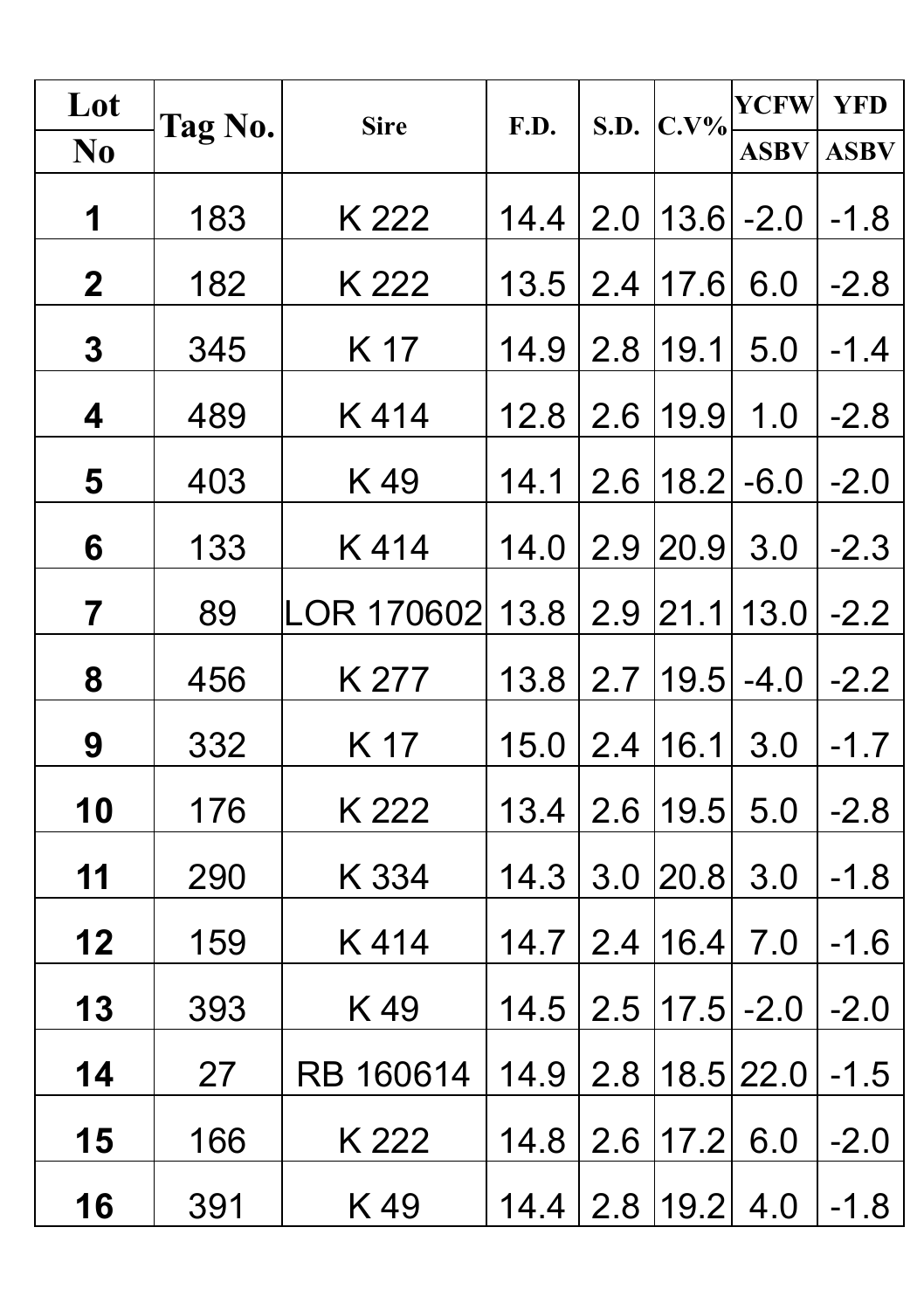| <b>YFEC</b>    | <b>Birth</b>   | $FP+$        | 20%SS        | Purchaser | Price |
|----------------|----------------|--------------|--------------|-----------|-------|
| <b>ASBV</b>    |                | Type   Index | <b>Index</b> |           |       |
| $-47$          | 1              | 142          | 164          |           |       |
| $-50$          | 1              | 157          | 174          | Poll      |       |
| $-31$          | 1              | 137          | 143          |           |       |
| $-61$          | 1              | 149          | 162          | Semi-poll |       |
| $-55$          | 1              | 133          | 151          |           |       |
| $-57$          | 1              | 151          | 160          | Poll      |       |
| $-22$          | 1              | 151          | 155          | Poll      |       |
| $-60$          | 1              | 132          | 149          |           |       |
| $-50$          | $\overline{2}$ | 147          | 153          | Poll      |       |
| $-23$          | 1              | 154          | 170          |           |       |
| $-46$          | 1              | 141          | 148          |           |       |
| $-61$          | 1              | 146          | 155          | Semi-poll |       |
| $-52$          | 1              | 138          | 156          | Semi-poll |       |
| $\overline{2}$ | 1              | 156          | 161          | Poll      |       |
| $-39$          | $\overline{2}$ | 152          | 167          |           |       |
| $-40$          | 1              | 141          | 153          | Semi-poll |       |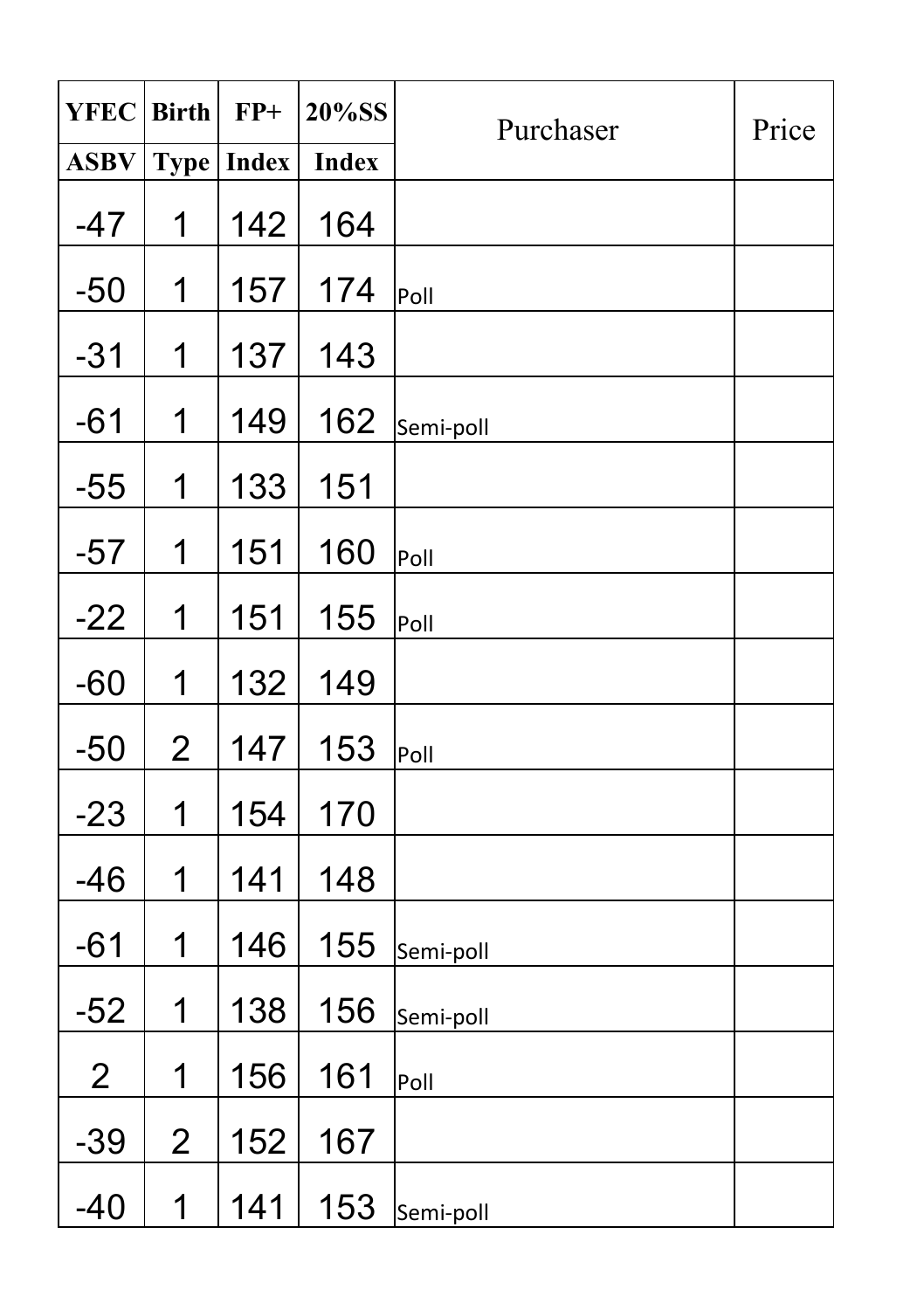| Lot            | <b>Tag</b> | <b>Sire</b> | F.D. | S.D. | C.V            | <b>YCF</b><br>W   | <b>YFD</b>       |
|----------------|------------|-------------|------|------|----------------|-------------------|------------------|
| N <sub>0</sub> | No.        |             |      |      | $\frac{0}{0}$  |                   | <b>ASBV ASBV</b> |
| 17             | 135        | K414        | 15.3 | 2.5  | 16.6           | 5.0               | $-1.3$           |
| 18             | 193        | K 222       | 13.8 | 2.7  | 19.6           | 8.0               | $-2.1$           |
| 19             | 493        | K49         | 13.8 | 2.3  | $ 16.4  - 3.0$ |                   | $-2.1$           |
| 20             | 339        | K 17        | 14.9 | 2.6  | 17.7           | 1.0               | $-1.6$           |
| 21             | 346        | K 17        | 13.8 | 2.4  | $ 17.5  - 8.0$ |                   | $-2.2$           |
| 22             | 170        | K 222       | 13.3 | 2.7  | $ 20.2 $ 5.0   |                   | $-2.6$           |
| 23             | 167        | K 222       | 13.9 |      |                | $2.5$  18.1 10.0  | $-2.2$           |
| 24             | 190        | K 222       | 12.4 | 2.6  | 20.6 2.0       |                   | $-3.2$           |
| 25             | 394        | K49         | 14.6 | 3.0  | $ 20.3  - 7.0$ |                   | $-1.7$           |
| 26             | 411        | K49         | 13.7 | 2.6  | 19.0           | 1.0               | $-2.2$           |
| 27             | 175        | K 222       | 14.1 | 2.3  | 16.3           | 6.0               | $-2.2$           |
| 28             | 171        | K 222       | 14.7 | 2.5  | 16.9           | 9.0               | $-1.9$           |
| 29             | 284        | K 334       | 13.7 | 2.3  | 16.6           | 2.0               | $-2.6$           |
| 30             | 283        | K 334       | 15.6 |      |                | 2.6   16.4   13.0 | $-0.8$           |
| 31             | 92         | LOR 170602  | 15.5 | 3.6  |                | 23.1 12.0         | $-1.4$           |
| 32             | 448        | K 277       | 14.1 | 2.5  | $ 18.0 $ 5.0   |                   | $-2.3$           |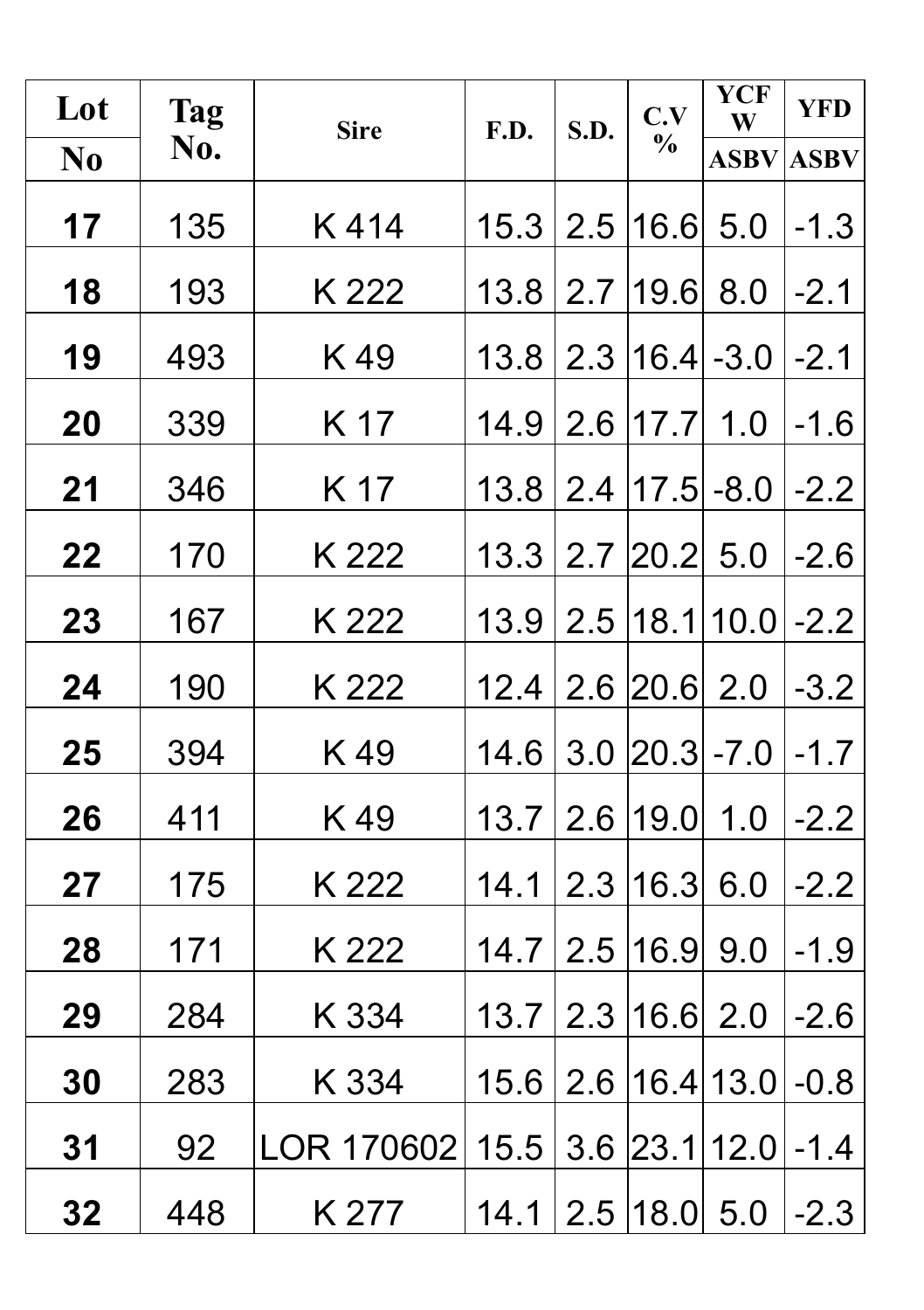| <b>YFEC</b> | <b>Birth</b>   | $FP+$        | 20%SS        | Purchaser | Price |
|-------------|----------------|--------------|--------------|-----------|-------|
| <b>ASBV</b> | <b>Type</b>    | <b>Index</b> | <b>Index</b> |           |       |
| $-65$       | 1              | 144          | 152          | Semi-poll |       |
| $-59$       | 1              | 151          | 161          |           |       |
| $-52$       | 1              | 141          | 160          | Semi-poll |       |
| $-38$       | 1              | 134          | 144          |           |       |
| $-14$       | 1              | 128          | 147          |           |       |
| $-51$       | 1              | 154          | 167          |           |       |
| $-50$       | 1              | 156          | 167          |           |       |
| $-34$       | 1              | 154          | 172          |           |       |
| $-58$       | $\overline{2}$ | 129          | 144          | Poll      |       |
| $-46$       | 1              | 139          | 155          |           |       |
| $-54$       | 1              | 150          | 165          |           |       |
| $-46$       | 1              | 151          | 163          |           |       |
| $-36$       | 1              | 148          | 166          |           |       |
| $-33$       | 1              | 145          | 153          | Semi-poll |       |
| $-18$       | 1              | 142          | 143          | Semi-poll |       |
| $-55$       | 1              | 141          | 157          |           |       |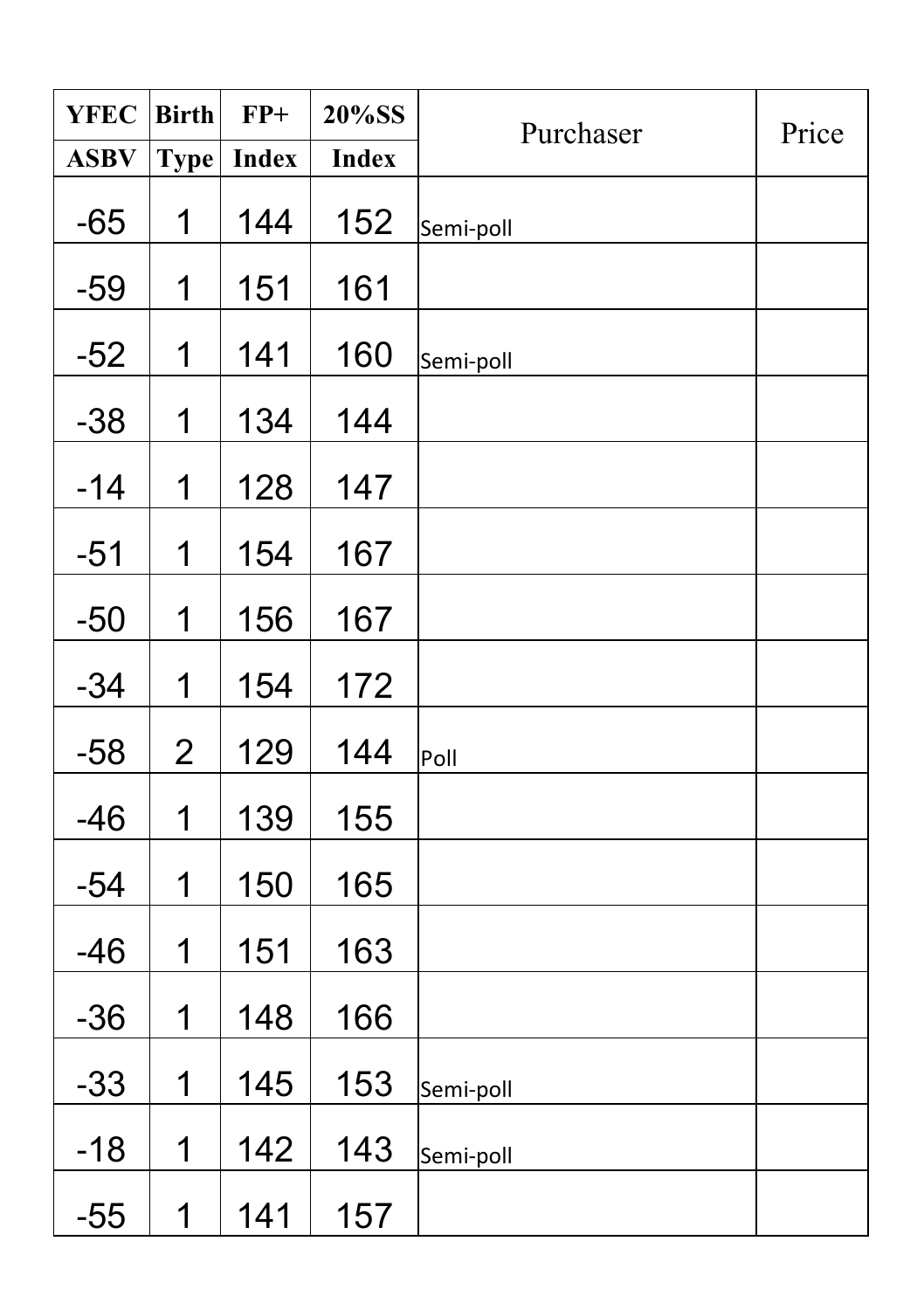| Lot            | Tag No. | <b>Sire</b> | F.D. | S.D. | $C.V\%$    | <b>YCFW</b>           | <b>YFD</b>  |
|----------------|---------|-------------|------|------|------------|-----------------------|-------------|
| N <sub>0</sub> |         |             |      |      |            | <b>ASBV</b>           | <b>ASBV</b> |
| 33             | 406     | K49         | 15.0 |      | $3.2$ 21.1 | $-5.0$                | $-1.2$      |
| 34             | 351     | K 17        | 14.0 | 2.6  | 18.4       | $-1.0$                | $-2.1$      |
| 35             | 470     | K 277       | 13.5 | 2.7  | 20.0       | 9.0                   | $-2.4$      |
| 36             | 38      | RB 160614   | 14.0 | 2.6  | 18.4       | 9.0                   | $-2.0$      |
| 37             | 151     | K414        | 14.1 |      |            | $2.6$   18.7   - 10.0 | $-1.9$      |
| 38             | 397     | K49         | 13.4 | 2.6  | 19.5       | $-3.0$                | $-2.3$      |
| 39             | 469     | K 277       | 14.9 | 2.2  | 14.6       | 15.0                  | $-1.7$      |
| 40             | 286     | K 334       | 13.9 | 2.4  | 17.5       | 3.0                   | $-1.9$      |
| 41             | 296     | K 334       | 15.0 | 2.7  | 17.7       | $-1.0$                | $-1.2$      |
| 42             | 281     | K 334       | 14.7 | 2.1  | 14.0       | 1.0                   | $-1.5$      |
| 43             | 401     | K 49        | 16.8 | 3.2  | 19.3       | 8.0                   | $-0.3$      |
| 44             | 412     | K49         | 14.8 | 2.6  | 17.8       | $-4.0$                | $-1.5$      |
| <b>RES</b>     | 187     | K 222       | 16.6 | 3.5  | 20.9       | 13.0                  | $-0.5$      |
|                |         |             |      |      |            |                       |             |
|                |         |             |      |      |            |                       |             |
|                |         |             |      |      |            |                       |             |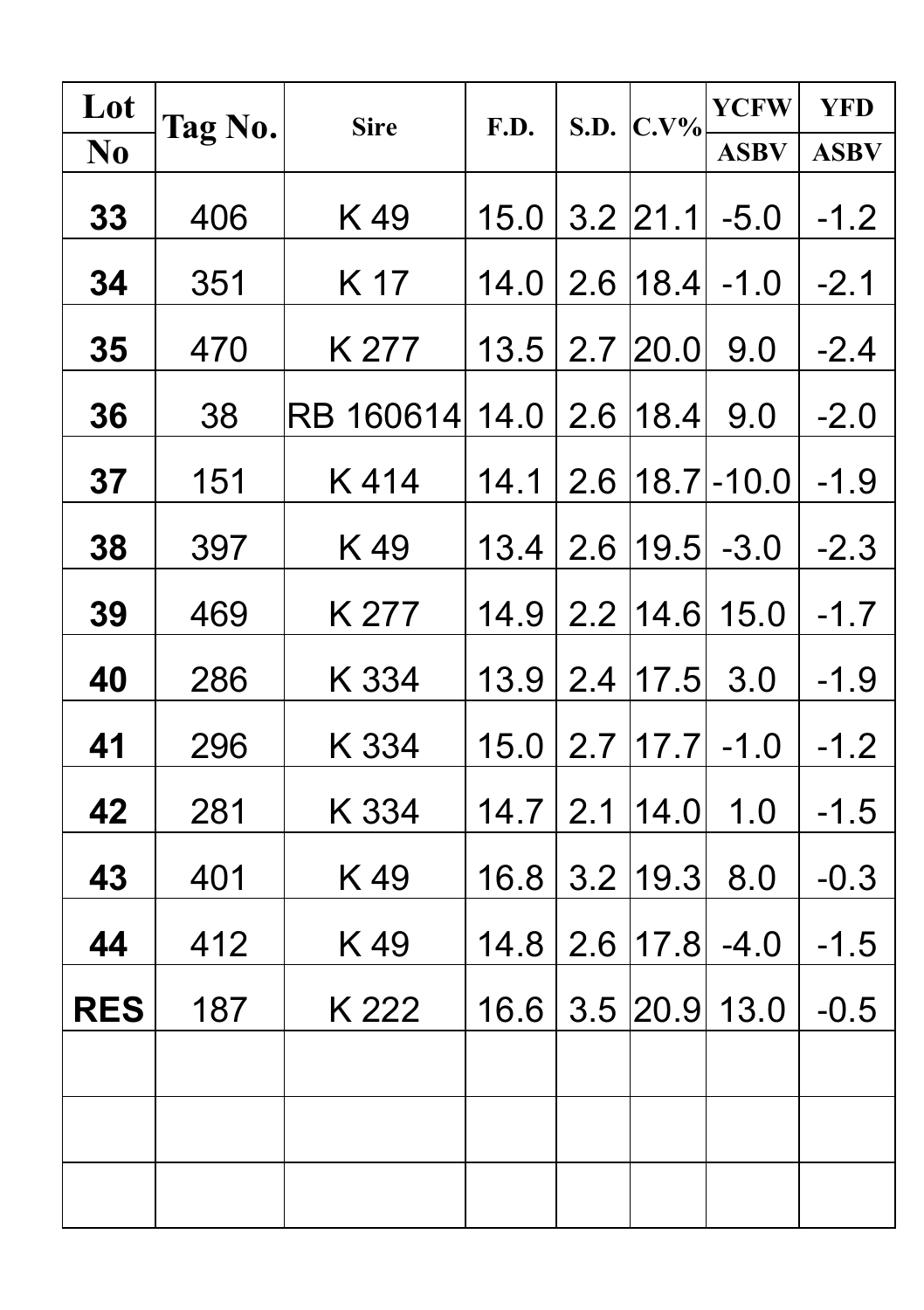| <b>YFEC</b> | <b>Birth</b>   | $FP+$             | 20%SS        | Purchaser | Price |
|-------------|----------------|-------------------|--------------|-----------|-------|
| <b>ASBV</b> |                | <b>Type Index</b> | <b>Index</b> |           |       |
| $-53$       | 1              | 122               | 134          | Semi-poll |       |
| $-32$       | 1              | 135               | 149          |           |       |
| $-43$       | 1              | 148               | 160          |           |       |
| 25          | 1              | 141               | 155          | Poll      |       |
| $-59$       | 1              | 132               | 146          | Poll      |       |
| $-55$       | $\overline{2}$ | 144               | 158          | Semi-poll |       |
| $-30$       | 1              | 153               | 166          |           |       |
| $-45$       | 1              | 143               | 155          | Poll      |       |
| $-50$       | 1              | 135               | 146          | Poll      |       |
| $-48$       | $\overline{1}$ | 140               | 155          | Poll      |       |
| $-56$       | 1              | 132               | 136          | Semi-poll |       |
| $-59$       | 1              | 134               | 148          |           |       |
| $-35$       | 1              | 145               | 143          |           |       |
|             |                |                   |              |           |       |
|             |                |                   |              |           |       |
|             |                |                   |              |           |       |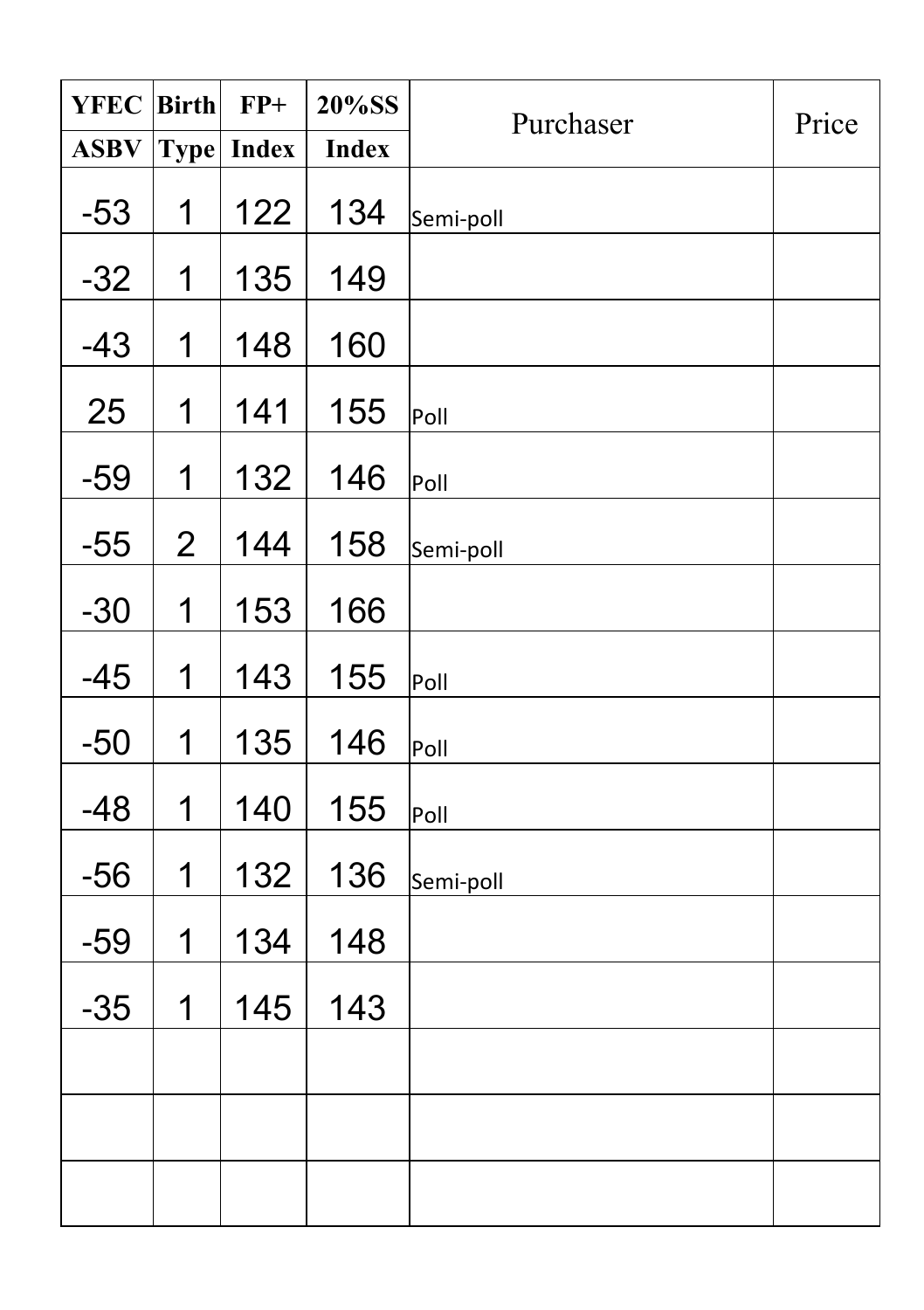#### **TERMS AND CONDITIONS OF AUCTION SALES**

- 1. Subject to reserve prices the highest bidder shall be the purchaser and in the event of any dispute arising it shall be settled by the Auctioneer, unless one of the claimants will advance, in which case the lot or lots will be put up again. No bidder shall bid a sum less than the Auctioneer nominates and the Auctioneer shall have the right to refuse any bid.
- 2. The purchaser shall deposit the whole or any part of the purchase money if required at any time during the sale
- 3. All stock shall be paid for in cash immediately on conclusion of the sale and prior to delivery but in the event of delivery being made or possession obtained by the Purchaser or his representative prior to payment of the purchase money, such delivery or possession shall be pro forma only and until payment in full of the purchase money or any cheque given on account of same the Purchaser shall hold the stock as bailee only for the vendor and (notwithstanding anything herein to the contrary) no property therein shall pass to the Purchaser who shall nevertheless be responsible for the safety thereof. Notwithstanding such delivery or possession payment is due immediately on each lot being knocked down and if payment is not made at the abovementioned time the Vendor or his agent shall be at liberty to repossess forthwith, and for that purpose to enter upon lands or premises of the Purchaser.
- 4. All stock shall be at the risk and expense of the Purchaser upon the fall of the hammer.<br>5. The vendor reserves the right of making one bid for each lot.
- The vendor reserves the right of making one bid for each lot.
- 6. All conditions and warranties expressed or implied by law are hereby excluded and as all lots are open for inspection prior to the commencement of the sale the same are sold with all faults if any therefore no compensation shall be paid in respect of any fault or imperfection or error of description or number in or of any lots sold or otherwise.
- 7. If the Purchaser shall neglect or fail to comply with any of the above conditions any stock knocked down to him may be resold by public auction or private contract with or without notices at his risk and he will be held responsible for all loss and expense arising out of such resale and shall not participate in the profit (if any) accruing therefrom.
- 8. It shall be lawful for and the Purchaser authorises the Auctioneer and/or the Auctioneer's clerk to sign on his behalf the Contract of Sale which shall embody these conditions of sale and on the Purchaser's behalf to pay or accept responsibility for payment to the Vendor(s) of the purchase money so that immediate delivery (which shall be pro forma only) may be facilitated. As between Vendor, Auctioneer and Purchaser it is agreed:

 (a) The Purchaser shall immediately reimburse the Auctioneer all moneys so paid for which responsibility has been accepted.

 (b) Pending such reimbursement the stock are mortgaged and charges to Auctioneer to secure such reimbursement and failing such reimbursement the Auctioneer shall be entitled to repossess immediately.

 (c) Without prejudice to any other rights powers and remedies the Auctioneer shall have all those conferred on a Vendor by the preceding Clauses.

9.Attention is directed to Sections 45 and 46 of the Auctioneers Stock & Station Agents and Real Estate Agents Act, 1941-1947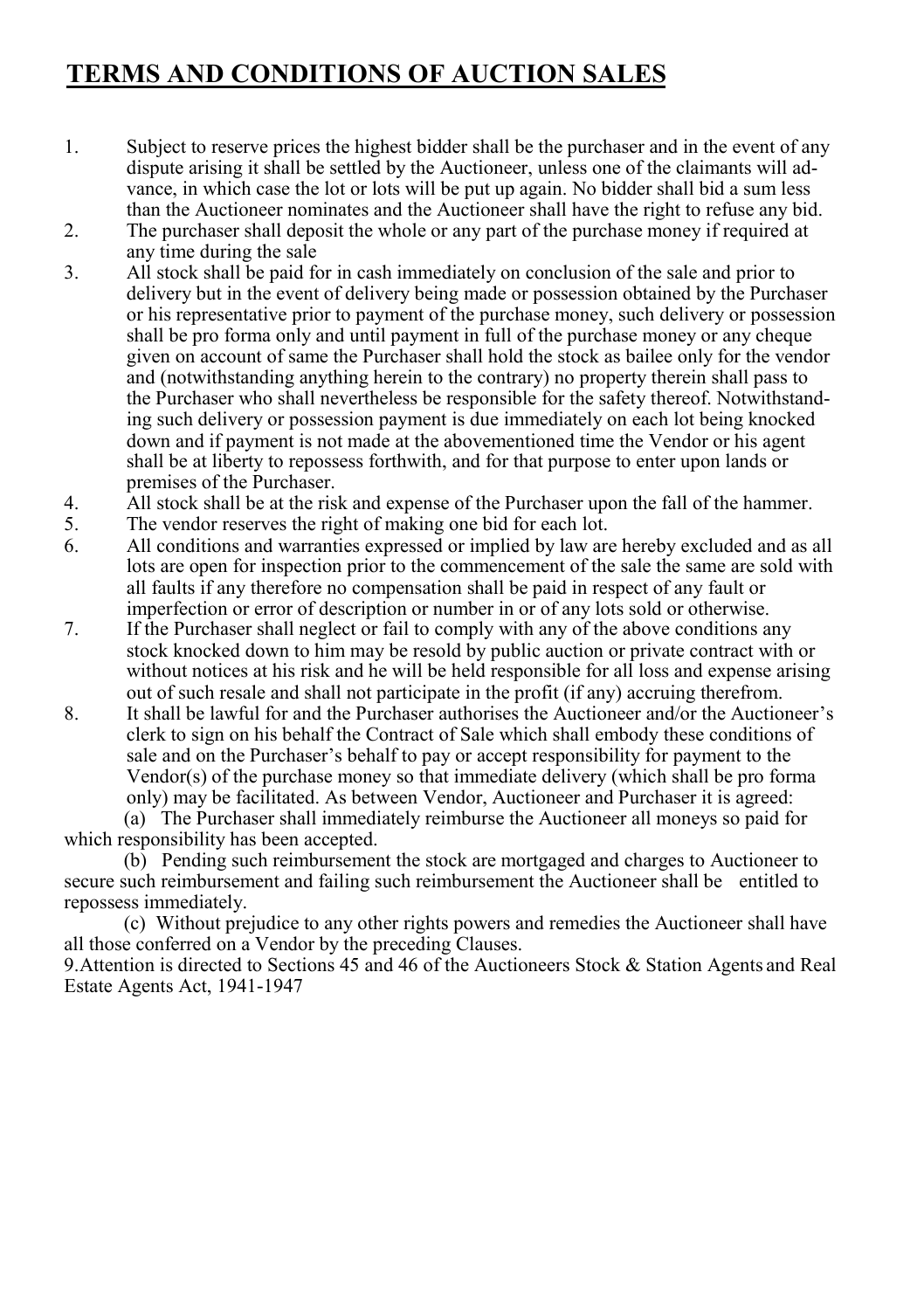

**Rob, Katrina, Edward & Karen Blomfield** "Karori", Tabletop Road, Walcha NSW 2354

> Phone Rob & Katrina 0467 779 189 Ed & Karen (02) 6777 9189 Email katrina@karori.com.au ed.karen@karori.com.au



Directions - From Walcha take the Emu Creek, Winterbourne Road which turns off at the corner of the Walcha Showground. Follow the Winterbourne, Cheyenne signs along the bitumen road until you come to the end of the bitumen (26kms from Walcha) Follow the "Karori" signs from there. "Karori" is 35kms from Walcha.